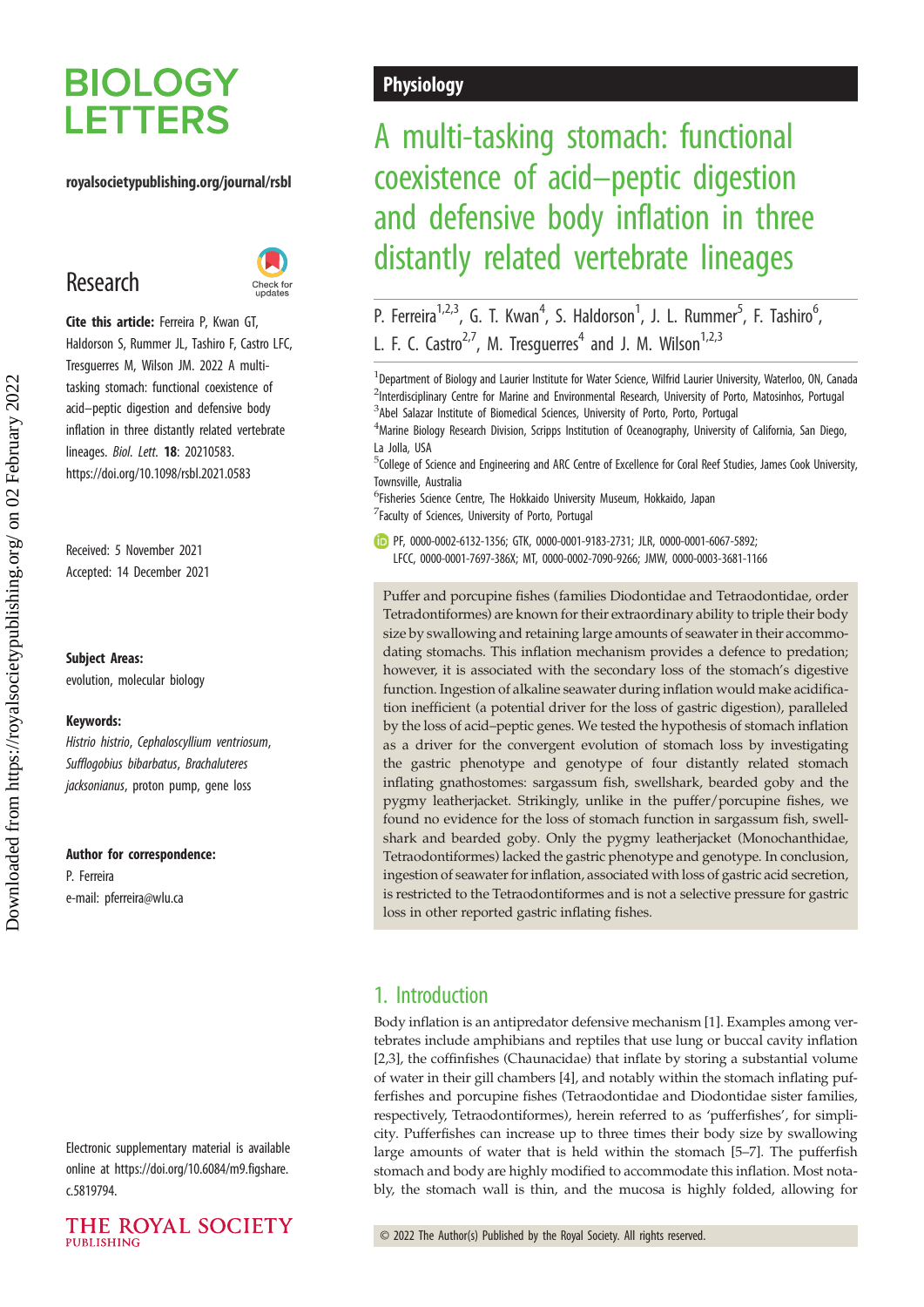

Figure 1. Schematic of selected fish groups having stomach acid-peptic digestion loss (yellow dashed lines) and stomach defensive inflation (dashed square), where emphasis is given to the orders of this studies' representative species. The Tetrapoda (grey dashed lines) include a single agastric clade (Monotremes). The origin of the stomach (filled circle) and ancestral agastric condition (blue dashed lines) are also indicated.

distension during inflation. Significantly, the pufferfish stomach lacks gastric glands (GG) and secretions for acid– peptic digestion, suggesting that the digestive function of the stomach has been replaced by a defensive function [[5,8\]](#page-5-0).

Interestingly, stomach inflation in vertebrates is not limited to the pufferfishes (figure 1). When in danger, the sargassum fish, Histrio histrio, from the Antennariidae family of frogfishes, has also been reported to inflate by swallowing water [\[9](#page-5-0),[10](#page-5-0)]. This species inhabits the sargassum complex and is known for its territoriality and voracity. Additionally, two swellshark species, Cephaloscyllium ventriosum [[11](#page-5-0)] and Cephaloscyllium stevensi [[12\]](#page-5-0), when threatened, can double in size through stomach inflation to deter predators or wedge into crevices [[11](#page-5-0)]. There is also a single observation of inflation in the bearded goby (Sufflogobius bibaratus, Gobiidae), endemic to the Benguela upwelling ecosystem, [[13](#page-5-0)]. Lastly, members of the Brachaluteres genus of the Monacanthidae (filefish) family (order Tetraodontiformes) are reported to be stomach inflators [[10](#page-5-0),[14,15](#page-5-0)]. The filefish together with the Balistidae (triggerfishes) form a sister clade to the puffer and porcupine fishes [\[16](#page-5-0)]. However, it should not be assumed that the filefishes are agastric, since GG have been reported in triggerfishes [\[17,18](#page-5-0)].

GG secrete gastric juices containing hydrochloric acid (HCl) and pepsinogens through parietal and chief cells, respectively, in mammals, and solely via oxynticopeptic cells in the other vertebrates [\[19](#page-5-0)]. The gastric proton pump, a heterodimeric protein encoded by the genes ATP4A and ATP4B, is highly conserved in vertebrates and can pump protons against a 160 mM gradient [\[20](#page-5-0)]. The acidic gastric pH facilitates the action of the aspartic endopeptidase pepsin, which evolutionarily led to an extension of dietary protein sources [\[21,22](#page-5-0)]. Pepsinogens are fundamental for acid–peptic digestion where the conversion from pepsinogen to pepsin (the active form) is promoted by both HCl and auto-catalysis [[23,24\]](#page-5-0). In this way, gastric acidity promotes protein digestion and cell lysis, facilitating the release and absorption of nutrients [[25\]](#page-5-0), improving  $PO<sub>4</sub><sup>3–</sup>$  and  $Ca<sup>2+</sup>$  uptake, and providing innate immune protection against pathogen entry into the intestine [\[19,22,26](#page-5-0)].

Surprisingly, despite the major advantages of a functional acid–peptic stomach, several secondary loss events of structure and function have occurred in the gnathostome lineage, most commonly in the Teleostei, but also in the Holocephali, dipnoids and monotremes [[21,27](#page-5-0)–[29](#page-5-0)]. Many pressures have been identified as potential drivers for stomach digestive function loss, such as alimentary habits, the high energy cost of stomach digestive processes and the replacement of the gastric function for another function (e.g. gas exchange) [[8,22,27](#page-5-0),[30](#page-5-0)]. In the pufferfishes, ingesting large volumes of buffered alkaline seawater (pH 8) for inflation would neutralize stomach acidity and make acidification energetically more expensive, thus relaxing selective pressures for the retention of this trait, leading to its eventual loss. We hypothesize that the inflation observed in these other stomach inflators has had the same impact on GG function and acid–peptic digestion as observed with the agastric pufferfishes (figure 1) resulting in the secondary loss of acid–peptic digestion through convergent evolution.

To address the hypothesis that stomach inflation could constitute a specific trigger for the loss of a functional (acid–peptic digestion) stomach in marine fishes, we analysed the stomach phenotype of four distinct species: the sargassum fish, swellshark, bearded goby and pigmy leatherjacket (Brachaluteres jacksonianus). To explore stomach functionality a number of robust gastric trait markers were analysed: (i) the luminal pH, which gives a clear indication of the presence of gastric acid secretion [[25,31](#page-5-0)] (in sargassum fish and swellshark only); (ii) histological evidence of GG and zymogen granules, and Atp4a localization by immunohistochemistry (IHC) and (iii) genetic evidence of gastric genes (atp4a) through mRNA or genomic expression although only pga and pgc in sargassum fish and swellshark [\[21,27](#page-5-0)].

## 2. Material and methods

### (a) Animal husbandry

Adult sargassum fish were purchased through an aquarium fish supplier and maintained in aquaria at 25°C (33 ppt), under a controlled photoperiod (12L/12D h) and fed daily until 48 h prior to sampling ( $n = 5$ ). Swellsharks were hatched from eggs and maintained in flow-through aquaria at 12–16°C, under a 12 L/12 D h photoperiod and feed three times weekly but were not fed 48 h prior to sampling. Swellsharks were sampled within two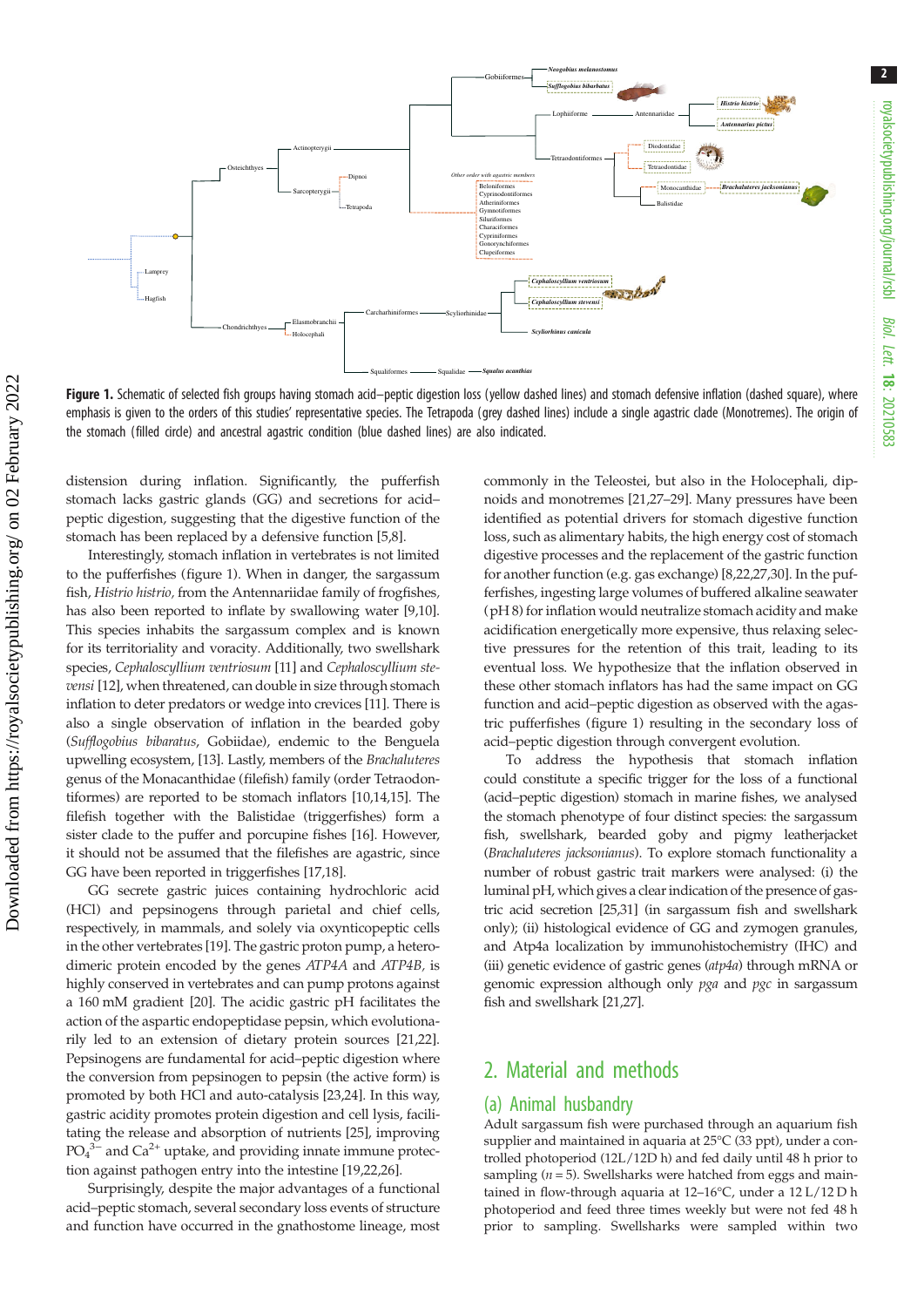weeks post-hatching  $(n = 8)$ . Animal collection and use was approved by WLU and SIO-UCSD animal care committees under protocols R18003 and no. S10320 in compliance with the CCAC and IACUC guidelines for the care and use of experimental animals, respectively. Formalin-fixed specimens of bearded goby  $(n = 15)$  and pygmy leatherjacket  $(n = 5)$  were sourced from the Hokkaido University Museum and Australian Museum Ichthyology collections, respectively (voucher codes in the electronic supplementary material, table S1). For gDNA extraction, pigmy leatherjacket tissues were also provided by the Australian Museum  $(n = 5)$ , while frozen fin clips of bearded goby  $(n = 12)$  were obtained from a 2017 research cruise (provided by A.G. Salvanes. U. Bergen, Norway).

#### (b) pH measurements

In situ pH was acquired from three sargassum fish and eight swellsharks. Animals were anaesthetized with tricaine methane sulfonate (MS222) in seawater  $[1:10000 (w:v)]$  and stomach pH was directly recorded with a small diameter pH probe (Hamilton Biotrode with Radiometer ION85 pH metre for sargassum fish; HACH pHC4000–8 with Denver Instrument UB-10 for swellshark). One swellshark inflated during the pH measurement, so those data were excluded.

#### (c) Sampling

Sargassum fish ( $n = 5$ ) and swellsharks ( $n = 3$ ) were euthanized with an overdose of neutralized MS222 [1 : 5000], followed by spinal transection. The entire gastrointestinal tract was excised and flushed with 4% paraformaldehyde in phosphate-buffered saline and further immersion fixed for 24 h. Tissue was then stored in 70% ethanol at 4°C. In separate animals, small pieces of stomach tissue were excised and preserved in RNAlater<sup>™</sup> and stored at -20°C.

#### (d) Histology/immunohistochemistry

Sagittal sections of the cardiac stomach, cardiac–pyloric junction and the pyloric stomach were prepared for histological and immunohistochemistry analyses following paraffin embedding [\[32\]](#page-5-0). The gastric proton pump Atp4a was detected using the rabbit polyclonal αR1 antibody [\[32](#page-5-0)], a pan-specific P-type ATPase antibody where an apical localization is indicative of Atp4a staining [\[33\]](#page-5-0). The mouse monoclonal Na<sup>+</sup>: K<sup>+</sup>: 2Cl<sup>−</sup> co-transporter (NKCC) antibody (T4) or  $\mathrm{Na^+}/\mathrm{K^+}$ -ATPase (NKA) antibody ( $\alpha$ 5) were used as basolateral markers [\[34\]](#page-5-0). The negative controls were normal rabbit serum and the mouse J3 clone, respectively. Secondary antibodies included goat anti-rabbit Alexa488 and anti-mouse Alexa555. Sections were counterstained with the nuclear stain DAPI. Additional sections were stained with either haematoxylin and eosin, or Alcian blue (pH 2.5), and periodic acid Schiff (PAS). Eosinophilic zymogen granules were imaged using fluorescence detection.

#### (e) Gene expression and phylogenetics

Sargassum fish and swellshark: RNA was isolated using the Bio-Rad Aurum Total RNA Mini Kit, with on-column DNase I treatment [[33](#page-5-0)]. The polymerase chain reaction (PCR) was used to isolate *atp4a, pga* and *pgc* from sargassum fish and swellshark gastric tissues using the Phusion<sup>(™)</sup> Flash hot start high fidelity polymerase mix (Life Technologies; details in electronic supplementary material, table S2).

Bearded goby and pygmy leatherjacket: since specimen preservation methods precluded the extraction of RNA, gDNA was isolated from fin clips using the Wizard®SV Genomic DNA Purification System (Promega). Genes encoding for the gastric proton pump were amplified by PCR with degenerate primer designed for atp4a and atp4b using MegaFi 2xMasterMix (Applied Biological Materials, electronic supplementary material, table S2)

[[35](#page-5-0)]. A β-actin PCR [\[36\]](#page-5-0) was used to confirm gDNA quality and Astyanax mexicanus (a gastric species) gDNA was used as a positive control for the presence of the atp4a and atp4b genes. Bands in the predicted size range were retrieved, cloned and sequenced. Sequences were analysed through a translated nucleotide blast (tblastx, NCBI) and confirmed as the target genes. The sequence data for phylogenetic analyses were obtained from GenBank and Ensembl (electronic supplementary material, table S3).

The evolutionary histories of pgc, pga and atp4a (sargassum fish and swellshark) were inferred using the maximum-likelihood method [\[37\]](#page-5-0) in MEGA-X [[38](#page-5-0)]. The bootstrap consensus tree inferred from 1000 replicates [\[39\]](#page-5-0) was taken to represent the evolutionary history of the taxa analysed. All positions containing gaps and missing data were eliminated from the dataset.

## 3. Results

The first line of evidence for the retention of gastric acid secretion was obtained through in situ measurements of acidic luminal pH values in the sargassum fish and swellshark, which were  $3.52 \pm 0.43$  (*n* = 3) and pH  $2.76 \pm 0.23$  (*n* = 8), respectively. These low pH values indicate the active net secretion of acid into the stomach lumen by the gastric proton pump. Histological and immunohistochemical analyses revealed tubular type (sargassum fish and swellshark) and acinar type (bearded goby) GG in the mucosa with mucus neck cells (NC) and zymogenic oxynticopeptic cells (figure  $2a-f_i$ ). The presence of basic mucin PAS staining in foveolar mucus secreting cells lining the surface of the stomach provides a protective layer against secreted gastric juices. The observation of zymogen granules (pepsinogen detected by eosin fluorescence) provides evidence for glandular activity. In the sargassum fish's stomach, the mucosa also contained Alcian blue-staining goblet cells [\(figure 2](#page-3-0)a) which are not typically found in the epithelium lining the stomach [[27\]](#page-5-0). The immunohistochemical staining demonstrated the presence of the gastric proton pump, detected apically in oxynticopeptic cells. Additionally, the NKCC and NKA were detected basolaterally in these cells (figure  $2g,h,n$ ; electronic supplementary material, figure S1). Conversely, no GG, eosinophilic zymogen granules, nor the associated immunodetection of the proton pump, were identified in the pygmy leatherjacket [\(figure 2](#page-3-0)k–  $m, o$ ). However, the  $\alpha$ R1 antibody was capable of detecting NKA in the intestine indicating that antibody cross-reactivity was not the issue. Negative control staining is shown in the electronic supplementary material, figure S1.

The gene expression studies complemented the identification of the gastric gene repertoire in both the sargassum fish and swellshark and provided further evidence for the presence of the gastric proton pump components and pepsinogens. Partial coding sequences for atp4a, pga and pgc were deposited in GenBank (accession numbers: KY622002; KY622001; KY622003; MT329736; MT329735; MT329734). Maximumlikelihood phylogenetic trees were retrieved to explore the evolutionary histories of the sargassum fish and swellshark's Atp4a, Pga and Pgc in relation to related genes in other vertebrate groups (electronic supplementary material, figures S2 and S3). The phylogenetic analyses inferred a grouping with homologues of the teleost group for the sargassum fish and with homologues of chondrichthyans for the swellshark.

The bearded goby atp4a and atp4b genes were identified, and partial gDNA sequences recovered (accession OK649428 and OK649429, respectively). Sequences showed 96% identity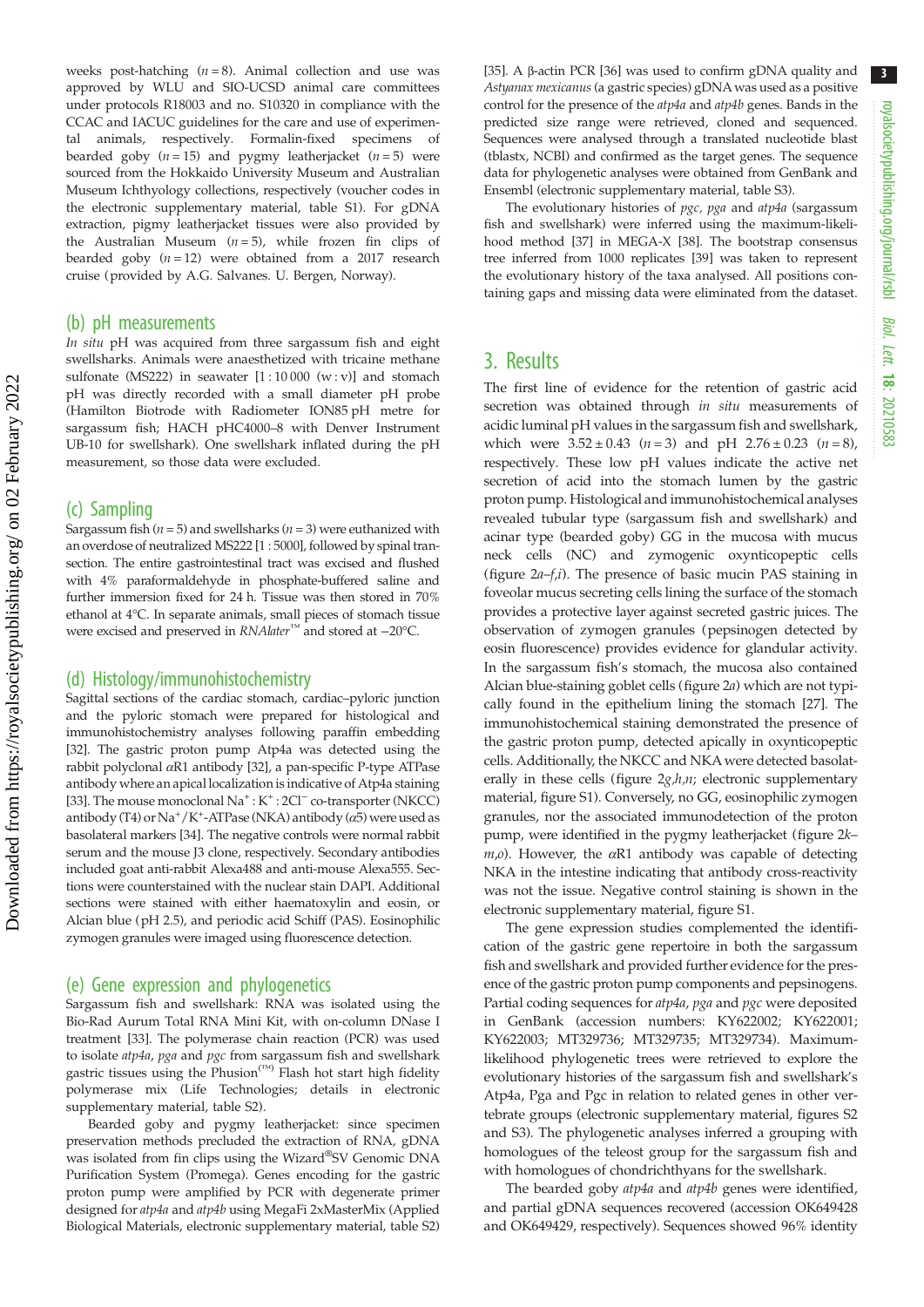<span id="page-3-0"></span>

Figure 2. Stomach histology of sargassum fish (a-c), swellshark (d-f), bearded goby (i,j) and leatherjacket (k-m). Alcian blue-PAS staining (a,d,i,k,l,m) identifies mucous cells [NC and foveolar cells (FC)] with basic mucins staining purple/blue which are absent in leatherjacket (m). In the sargassum fish, Alcian blue-staining goblet cells (\*) are also present in the surface epithelium. PAS staining  $(b,e)$  only. The presence of acinar type GG is noted on the bearded goby (i), while tubular type GG are present in the sargassum fish and swellshark (e,g,h). Zymogen (pepsinogen, zy) identified as eosinophilic granules in GG oxynticopeptic cells (c,f,j). The foregut of the leatherjacket (k) lacking GG is shown for precise localization of the 'stomach' (st), delimited by the oesophagus (oes) and the pyloric sphincter (sph) before the intestine (int) where there is a connection to the pancreatic duct (P.d.). Immunostained sections  $(g,h,n)$  showing apically localized proton pump (green, dashed arrows) and NKCC in a basolateral position (magenta, full arrowheads) with DAPI nuclear counterstaining and DIC image overlay (g,h,n,o). The leatherjacket 'stomach' (o) lacks proton pump immunoreactivity. Scale bars, 50 µm. Insets with an additional  $3 \times (g)$  and  $2 \times (h, n)$ .  $n = 5$ .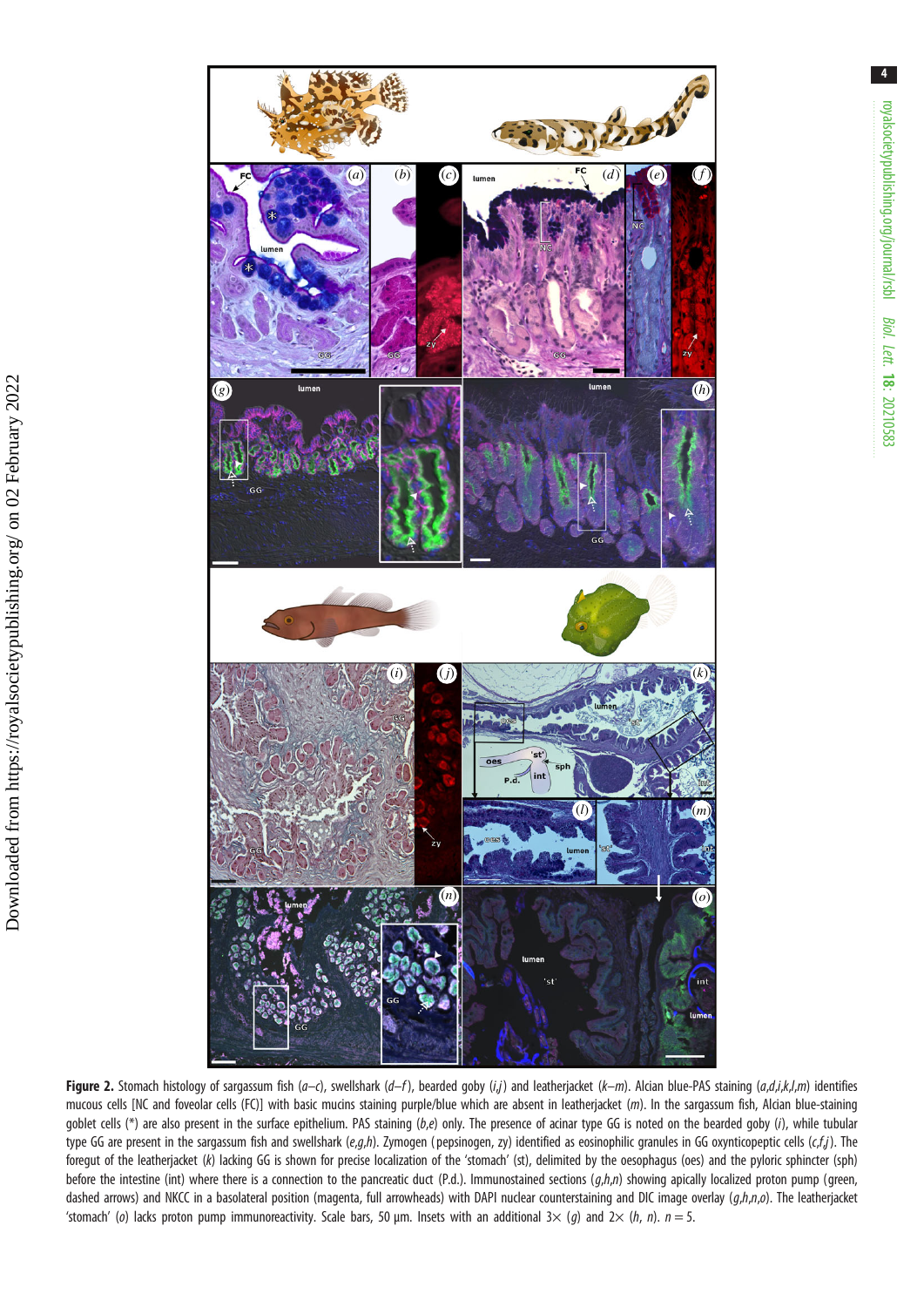<span id="page-4-0"></span>to Morone saxatilis Atp4a, and 92% of identity to Gadus morhua Atp4b. No atp4a or atp4b genes were identified in the pygmy leatherjacket.

## 4. Discussion

Convergent evolution, the emergence of similar traits in different taxa in response to similar biotic and abiotic challenges, is a widespread phenomenon in biology [\[40,41](#page-5-0)]. Genes controlling functions that interact in a direct way with the environment will most likely be involved in convergent evolution [\[40](#page-5-0)]. This study explores two traits that have arisen in multiple lineages through convergent evolution: the loss of the gastric gene repertoire and body inflation. Furthermore, it was our aim to investigate the possible link between these two traits, i.e. if body inflation was correlated with the absence of a functional stomach—as it is the case of the two tetraodontiform sister families, Diodontidae and Tetraodontidae.

Several hypotheses for drivers of stomach modification and loss have been suggested including alternative functions such as defence by inflation [\[27](#page-5-0)]. Earlier studies indicate that the stomach loss phenotype is correlated with the absence of the gastric proton pump (ATP4A and ATP4B) and pepsinogen genes [\[21](#page-5-0),[29](#page-5-0)]. The presence of these genes is therefore a good predictor of a functional stomach, complementing histological techniques that allow the identification of GG and protective mucins. In this study, we have employed a set of molecular tools in combination with histological analyses to investigate the presence of a functional stomach in four representative inflator fish lineages. In addition, the use of museum specimens (in the case of the bearded goby and pygmy leatherjacket) allowed us to obtain valuable datasets (histology, IHC and gene presence) while reducing the use of wild-caught animals. We found that the gastric phenotype was retained in most of the study species, with exception of the pygmy leatherjacket, a member of the Tetraodontiformes.

The inflation trait, which is more often associated with the puffer and porcupine fishes, presents an effective solution in response to predatory and territory defence pressures [[5](#page-5-0)]. Several morphological adaptations including new mechanisms of buccal expansion and the high elasticity of stomach and skin have enabled inflation in these Tetraodontiform families [\[7,42](#page-5-0)]. The sargassum fish's ability swallow prey considerably larger than themselves by making use of extendable buccal components and stomach has been documented [[9,10](#page-5-0)]. The a priori presence of buccal and morphological modifications that allow for the rapid uptake of large amounts of water (or food) might have aided the emergence and fixation of the inflation trait.

The convergent nature of the inflation trait had been noted by Wainwright and Turingan [\[42](#page-5-0)], particularly related to the Brachaluteres genus of the Monochanthidae that, together with the triggerfishes (Balistidae), belongs to a sister clade to the Diodontidae and Tetraodontidae [[43\]](#page-5-0). However, no inflation has been reported in the Balistidae [\[42](#page-5-0)] and a functional stomach is present [[17\]](#page-5-0). This makes the agastric phenotype found in the Brachaluteres, a case of secondary loss of gastric function, in a full convergence to the agastric-inflator phenotype found in the Diodontidae and Tetraodontidae.

The retention of the gastric phenotype, coupled with inflation capacity, could have arisen from differences in selective pressures imposed by habitat and diet [\[44](#page-5-0)–[48\]](#page-5-0). However, since loss would have occurred in the ancestor, linking these factors, which are unknown, is problematic in the analysis of extant groups. Interestingly, one of the swellsharks in our study inflated during gastric pH measurement which increased from pH 3.4 to 8.7, providing evidence that stomach swelling can indeed affect acidic digestion. Thus, another plausible explanation may be that inflation is not being used as promptly and/or frequently in the three gastric-inflator species analysed, for example, it may not be used during the post-prandial period. This behaviour would result in less of a negative impact on digestive function and thus as a driver for loss. This is also correlated with the observation that other morphological modification (e.g. to skeletal–muscular and integument) are not as prevalent, and inflation is not to the same extent outside of the puffer and porcupine fishes [[42\]](#page-5-0). In summary, this study has succeeded in demonstrating the prevalence of the gastric acid–peptic digestion in combination with body inflation in distinct fish lineages.

Data accessibility. All data (accession number of sequences used in the analyses) can be consulted in the electronic supplementary material. Authors' contributions. P.F.: conceptualization, data curation, formal analysis, investigation, methodology, validation, writing—original draft and writing—review & editing; G.K.: data curation, formal analysis, investigation, methodology and writing—review and editing; S.H.: formal analysis, investigation, methodology and writing; J.L.R.: investigation and writing—review and editing; F.T.: methodology and writing—review and editing; L.F.C.C.: investigation and writing—review and editing; M.T.: funding acquisition, investigation, methodology and writing—review and editing; J.M.W.: conceptualization, data curation, formal analysis, funding acquisition, investigation, methodology, project administration, supervision, validation, writing—original draft and writing—review and editing.

All authors gave final approval for publication and agreed to be held accountable for the work performed therein.

Competing interests. We declare we have no competing interests.

Funding. NSERC Discovery and CFI grants to J.M.W. NSF grant to M.T. (NSF-IOS#1754994), Ontario Graduate Scholarship to P.G.F. and Graduate Research Fellowship to G.T.K.

Acknowledgements. We would like to thank Amanda Hay (Australian Museum, Australia) for providing the pygmy leatherjacket voucher specimens, and Dr Anne Gro Salvanes (U. Bergen, Norway) for providing bearded goby fin clips. The mouse monoclonal antibodies were obtained from the DSHB, created by the NICHD of the NIH (U. Iowa, Depart. Biology, Iowa City, IA 52242).

## **References**

- 1. Rojas B, Burdfield-Steel E. 2017 Predator defense. In Encyclopedia of animal cognition and behavior (eds J Vonk, T Shackelford), pp. 1–8. Cham, Switzerland: Springer International Publishing.
- 2. Deban SM, O'Reilly JC, Theimer T. 1994 Mechanism of defensive inflation in

the chuckwalla, Sauromalus obesus. J. Exp. Zool. 270, 451–459. [\(doi:10.1002/jez.14](http://dx.doi.org/10.1002/jez.1402700506) [02700506\)](http://dx.doi.org/10.1002/jez.1402700506)

- 3. Greene H. 1988 Antipredator mechanisms in reptiles. In Biology of the reptilia, pp. 1–152. New York, NY: Alan R. Liss, INC.
- 4. Long NP, Farina SC. 2019 Enormous gill chambers of deep-sea coffinfishes (Lophiiformes: Chaunacidae) support unique ventilatory specialisations such as breath holding and extreme inflation. J. Fish Biol. 95, 502–509. [\(doi:10.](http://dx.doi.org/10.1111/jfb.14003) [1111/jfb.14003](http://dx.doi.org/10.1111/jfb.14003))